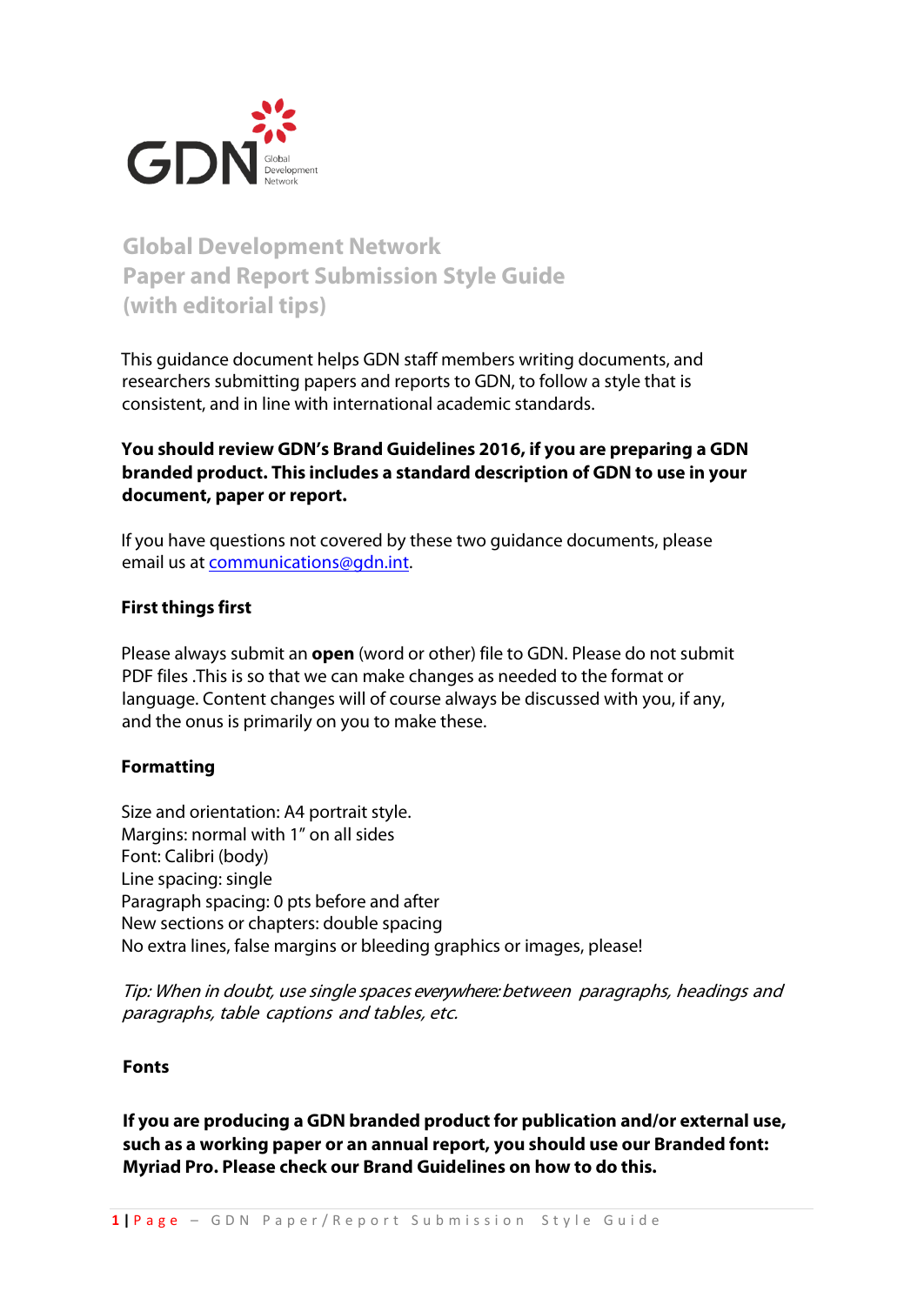If you are submitting a simple document, such as paper or report for review by GDN staff member or mentor, or from one GDN office to another, please use these guidelines below.

## **ALL HEADINGS, INCLUDING TABLE HEADINGS: CALIBRI 14 BOLD. CAPITALIZE EACH WORD.**

## **Subheadings: Calibri 14 pt Bold, Title Case.**

All text, including sources, references, bibliography and footnotes: Calibri 12 pt.

Tip: Do not go under point 12 so as to include people with visual disabilities. However, footers can go down to point 10. Never italicize except a) to emphasize a small part of the text, b) in footers or references as needed. Do not underline, except to show a weblink.

## **Alignment and indentations**

All text should be left aligned to the first margin, except for quotations and bulleted or numbered lists, which may start half an inch or an inch inside from the left margin. Bulleted and numbered lists aligned all the way to the left, without indentations, are also acceptable, particularly if sub-indentations are needed. (See below as an example).

Justified text is strongly discouraged.

## **Title page**

Please use a separate sheet as a cover page.

On this page include the following in the order proposed:

- 1. Name of the GDN project, (with an asterisk (\*) showing donor name(s) in the footer).
- 2. Title and subtitle of the study.
- 3. Abstract: no more than 200 words
- 4. JEL Classification
- 5. Keywords: upto 5 or 6
- 6. Authors: full names, surnames first.
- 7. Author affiliation and contact information: This should also appear in a note at the bottom, indicated by an asterisk (\*) placed after the (last) author's name. In this second footnote, you may:
	- Indicate the institutions and/or grant numbers of any financial support you have received for your research.
	- Personally acknowledge individuals who have contributed criticism on earlier drafts of your paper. (Please do not thank the coeditor.)

 Tip: If you have questions about logos or how to word information about financial support, and where these should appear on the title page, please contact your program manager.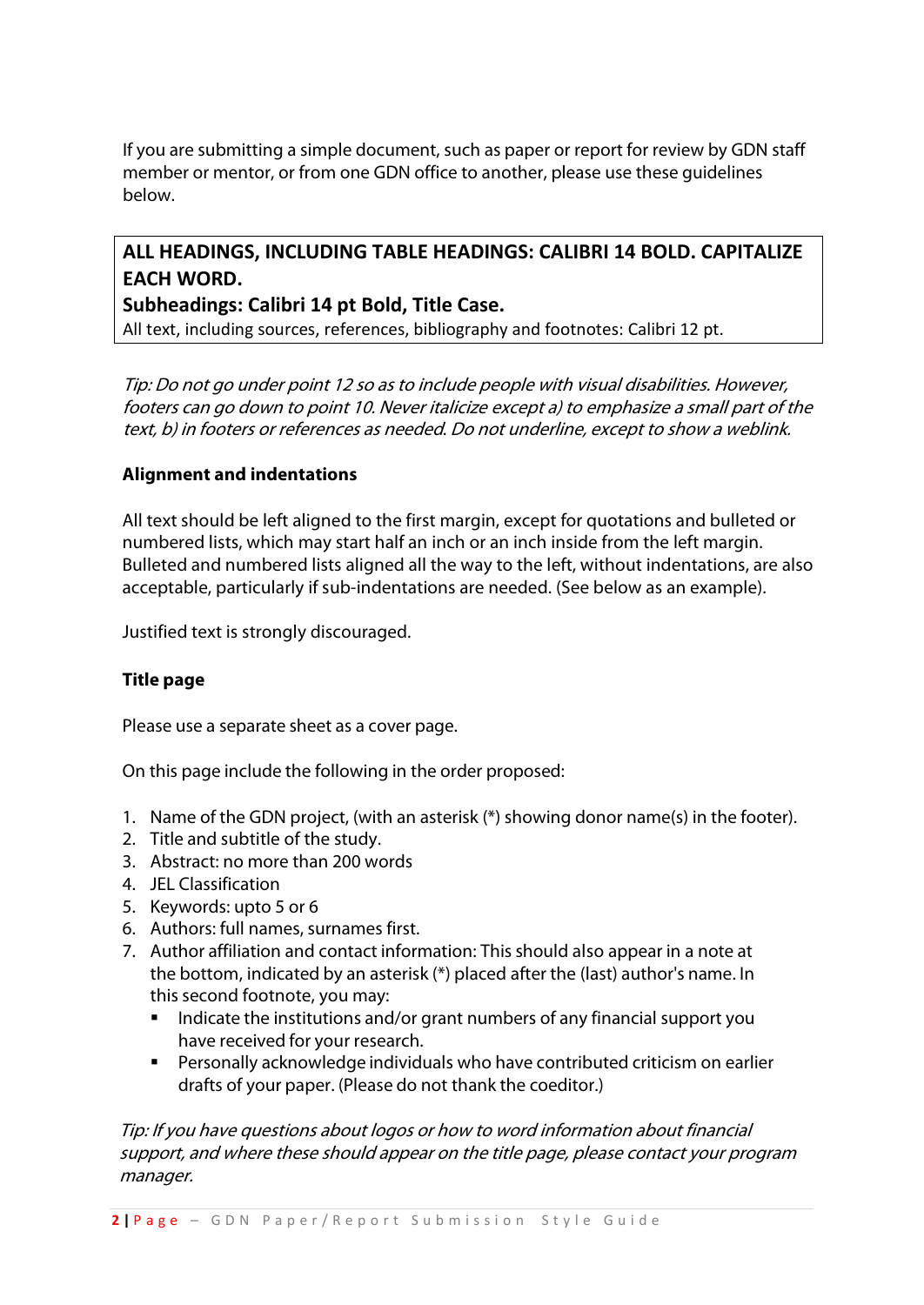## **Abstracts**

Abstracts are required for all articles and should not exceed 200 words.

#### **Footnotes**

Footnotes should be embedded and numbered consecutively.

#### **In-text citations**

For citations in the text, use author last name(s) only followed by year of publication in parentheses. Example : Mavrotas (2011) argues that ...

When listing a string of references within the text, arrange first in chronological order, then alphabetically within years. Example: (Mavrotas 2011, Bushel 2012 and Anthony 2016.)

If there are four or more authors, refer to the first author, followed by et al. and the year.

If there is more than one publication referred to in the same year by the author(s), use the year and a, b, etc. Example: Mavrotas (1997a, b).

The referenced year and spelling of last name in the text must match those in the reference section exactly.

#### **Numbers**

Never start a sentence with a number – spell it out.

Spell out all single digit numbers, within a sentence. Use numbers for all numbers starting with two digits or more (10 onwards). Example: five but 12 or 321.

Equations should be typed on separate lines and numbered consecutively at the left margin, using Arabic numbers in parenthesis.

Use italics for scalar variables, use boldface to specify vectors and matrices, and use script for sets.

Subscripts and superscripts must be easily distinguished from regular variables and from each other. Use only two levels of sub- and superscripts.

Fractions: When equations in the text contain fractions, use a slash "/" or solidus and clearly denote numerator and denominator within parentheses. Display fractions that are too complicated to keep in the text on a separate line.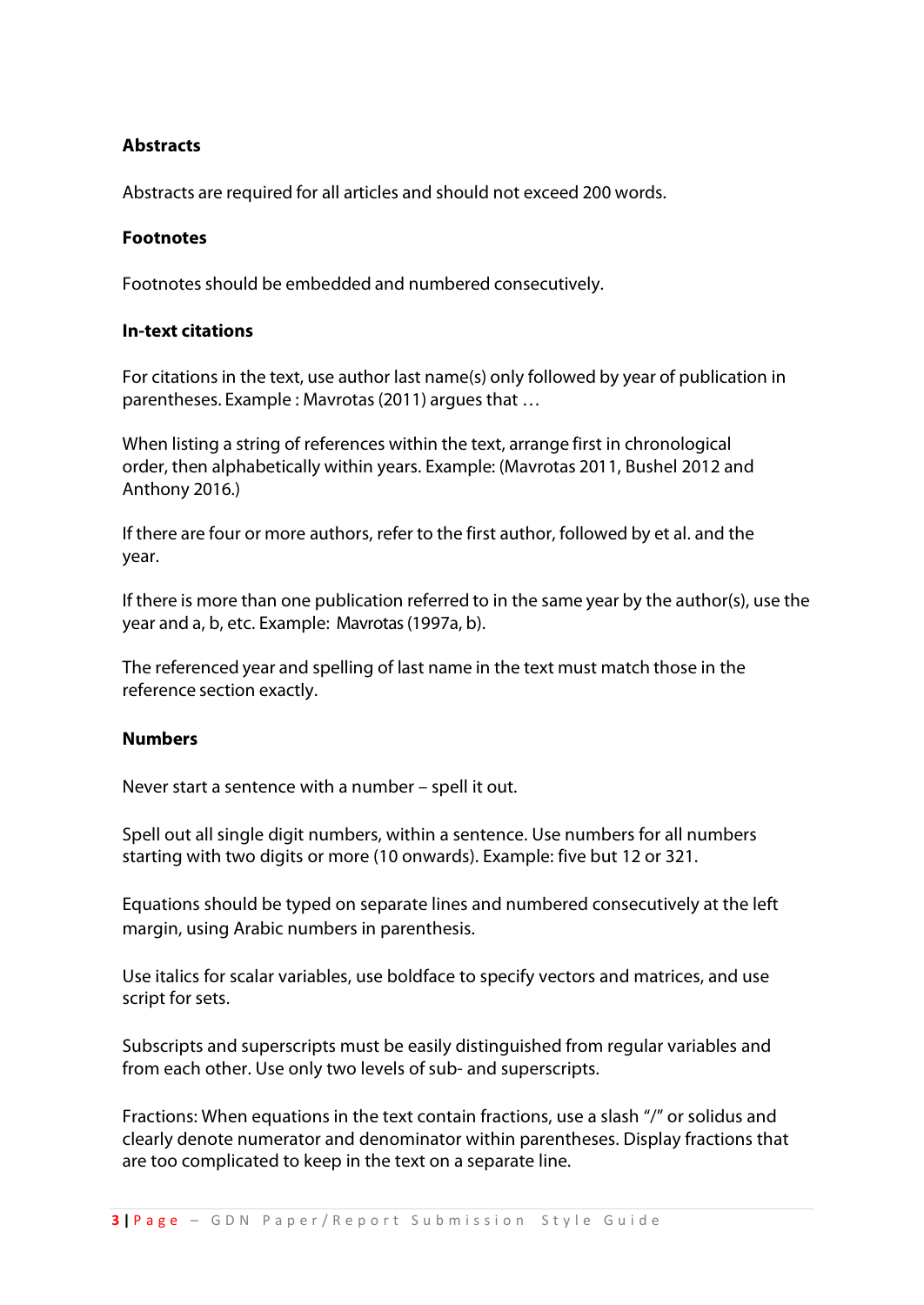For sums of money use figures, preceded with the full currency sign (E.G. \$ or ¥ plus a single space. Spell out millions and billions. Convert to the American style of writing decimals (a dot.) and commas should be placed to denote thousands.

## **Quotations**

Quotations must correspond exactly with the original in wording, spelling and punctuation. Page numbers must be given. Changes must be indicated: use brackets to identify insertions; use ellipsis dots (...) to show omissions. Also indicate where emphasis has been added. Only lengthy quotations (more than 50 words) should be separated from the text; such quotations must be indented at the left margin.

## Example:

While many disasters are unprecedented and unpredictable, such as earthquakes and tsunamis, many are a byproduct of the growing human impact on natural resources. Many development strategies conceive of natural resources as infinite, an approach that is clearly no longer tenable and can lead to intense resources pressures and largely man-made disasters, such as famines. (Mavrotas 2011, 6)

 Tip: If you use too many indentations on a single page, you probably have too many quotes. Pick the ones most relevant to your point.

## **Tables**

Tables should

- Be few rather than too many, in the main text of the study or report. Pick the most relevant to your discussion and annex the rest.
- Be no more than 6 columns wide in a vertical or "portrait" orientation (this includes row headings). Tables having more columns can be submitted in landscape pages as an Annexure.
- Be numbered consecutively with Arabic numbers.
- Not use vertical lines to show space distinction (use only horizontal lines and additional blank space if necessary).
- Not have any shading.
- Not abbreviate in column headings. Examples: Use the percent sign (%) in columns but spell it in the title of a table. Mention units of measurement in full in column heads and use the abbreviation in the column as needed.
- Place a zero in front of the decimal point in all decimal fractions (i.e. 0.357, not .357).
- For footnotes pertaining to specific table entries, footnote keys should be lowercase letters (a, b, c, etc.); these footnotes should follow the more general table Note(s) or Source(s). Use asterisk (\*) footnotes for the following:
	- \*\*\* Significant at the 1 percent level.
	- \*\* Significant at the 5 percent level.
	- \* Significant at the 10 percent level.
- Source lines should follow the footnotes. If the citation is a complete sentence, place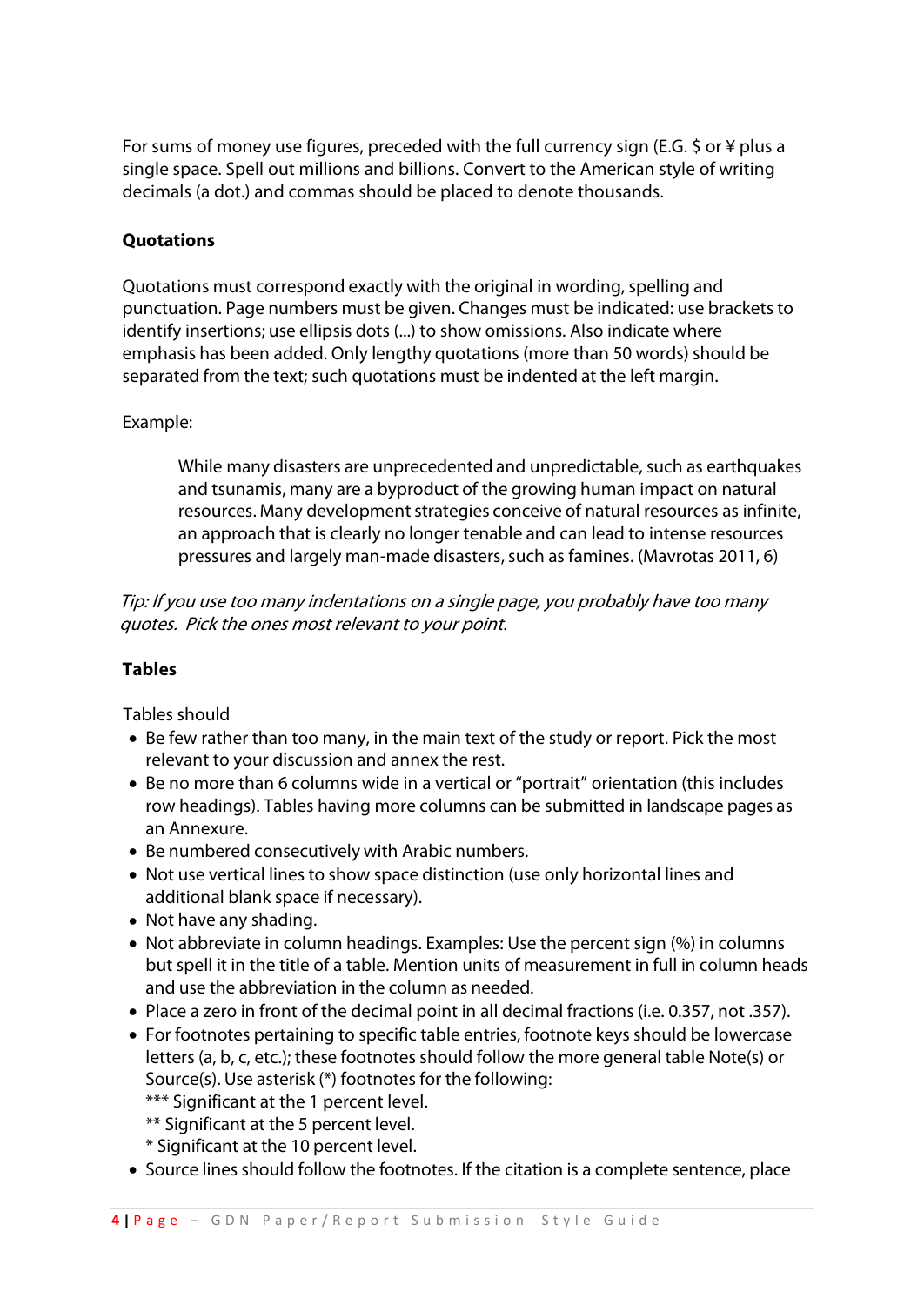a period at the end of the source line (see examples below): Source: Authors' calculations and from Mavrotas (2011, Table 4.3) Source: All data was obtained from the authors' calculations.

• Full citations of table sources are to be included in the references.

#### **Bullets:** See above.

## **Diagrams, Figures and Infographics**

These should also be provided as open files (files that they have been created in). Authors are encouraged to create these in full color. Please, however, ensure that the colored elements are sufficiently differentiated when rendered as gray so that readers of black and white print-outs can understand them.

Tip: GDN cannot reprint imagery owned by a third party without the formal written consent of the copyright holder. This can include, but is not limited to, reproductions of maps, diagrams, corporate logos, and screen shots of webpages.

## **Reference List**

GDN's preferred style of writing a reference list is the Chicago Manual of Style's "Author-Date" style for the social sciences.

Tip: Look up the quick guide online [here](http://www.chicagomanualofstyle.org/tools_citationguide.html) for how to list authors, write website citations, and more.

#### **Appendices**

Authors are encouraged to use Appendices for tables, technical proofs and derivations that can be separated from the main text. The Appendices should begin on a new page following the text, preceding the references.

#### **Abbreviations and Acronyms**

On first references, use the full name followed by the abbreviation in parentheses. Subsequent references should use abbreviation only. Example: Global Development Network (GDN) [first reference], GDN [subsequently].

Use all caps and no periods in abbreviations. Examples: Washington DC, UK and the USA.

#### **Capitals**

Do not capitalize or use title case unnecessarily. Names should be capitalized. For example, you should capitalize the name of a GDN project, but not its phases. Do not capitalize the names of GDN's internal departments and units. Also, you can use lower case when listing designations in a sentence such as ministers or vice-presidents or chief operating officers but capitalize when you are noting someone's formal designation. (e.g: